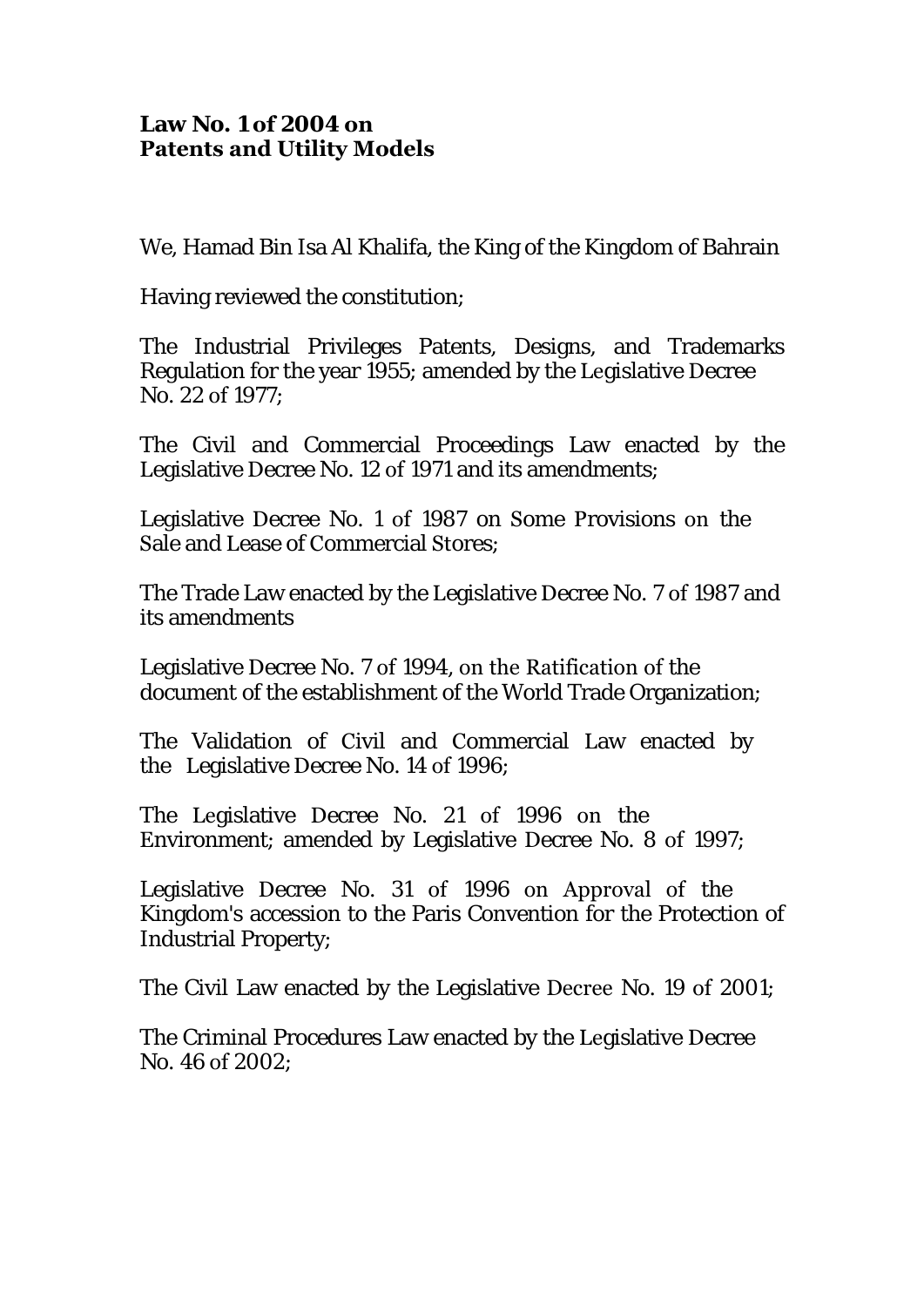Decree No. 1 of 1995 on the Kingdom's Accession to the Convention of the Creation of the Word Intellectual Property Organization (WIPO);

The Shura Council and the House of Representatives have approved the following law which we have endorsed and enacted: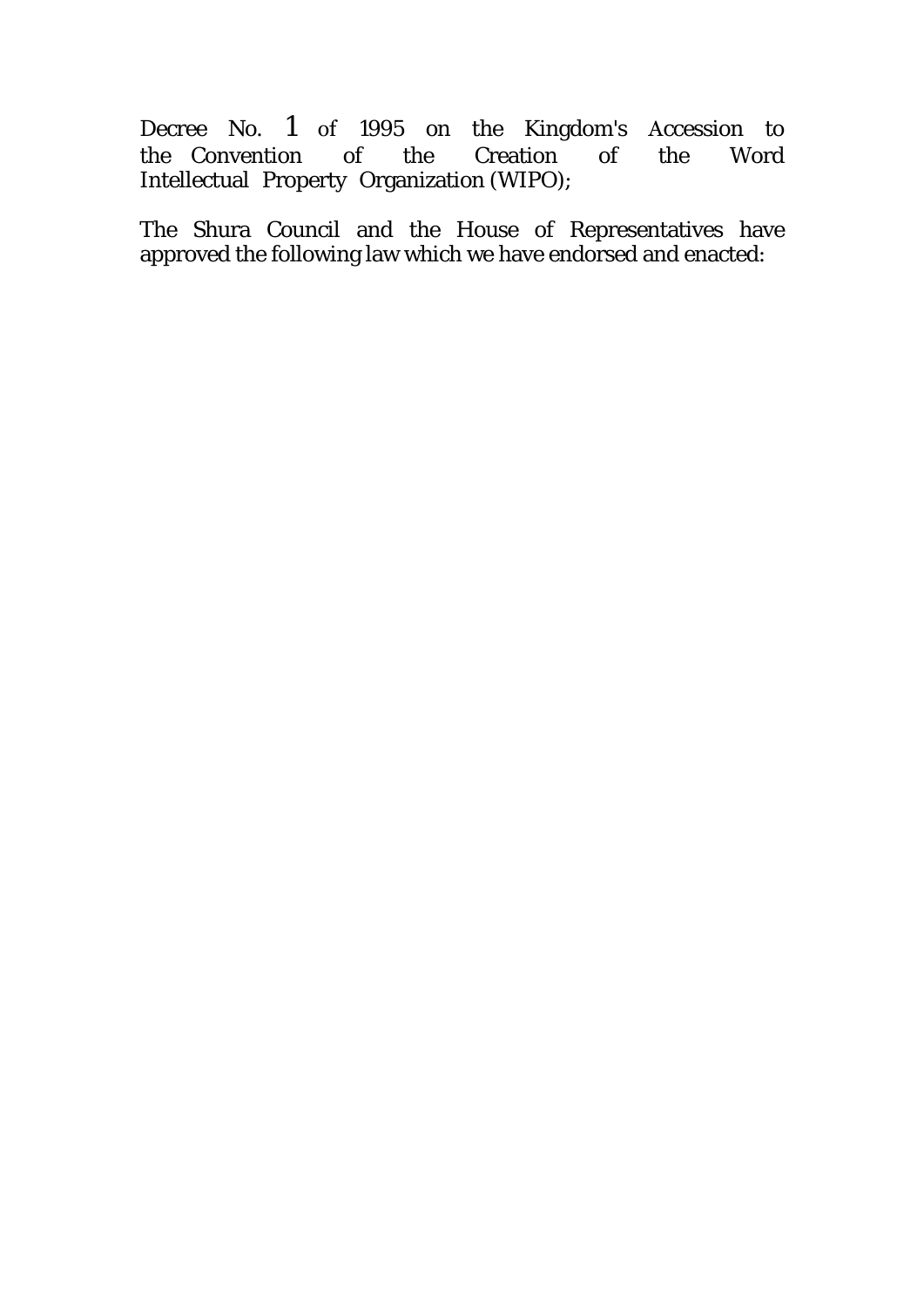# **Title 1 Patents**

# **Chapter (1) General Provisions**

# **Article (1)**

In accordance with the provisions herein stipulated, a patent shall be given for every invention that is new, involves an inventive step and is industrially applicable whether it is related to new industrial products – imported or locally produced-, industrial methods or a new application of already known industrial methods.

The granted patent shall be given independent of any modification, improvement or addition introduced by a previously patented invention, and it shall be granted to the one who affected the modification, improvement or addition in accordance with the provisions of this law.

# **Article (2)**

a. An invention shall be considered new if not contained in a prior art. Prior art shall be constituted by everything disclosed to the public in the Kingdom or abroad, expressed in writing, oral discourse, by usage, or by any other means that realizes acquaintance with the invention before the relevant filing date of the patent.

Disclosure of the invention to the public shall be inconsiderable if it took place in national or international exhibitions within twelve months preceding the date of application for a patent, subject to the rules and conditions stipulated by the Executive By-laws.

Disclosure of an invention shall also be inconsiderable, if it occurs within the period referred to, in case it was disclosed by the applicant or its predecessors, due to a blatant abuse or illegal act by others.

b. An invention shall be considered as involving an inventive step if, having regard to the prior art relevant to the patent application, it would not have been obvious to a person having ordinary skill in the art.

c. An invention shall be considered as industrially applicable if it is possible to apply it in agriculture, fishing, services, handcrafts or any kind of industry in the broadest sense of the word.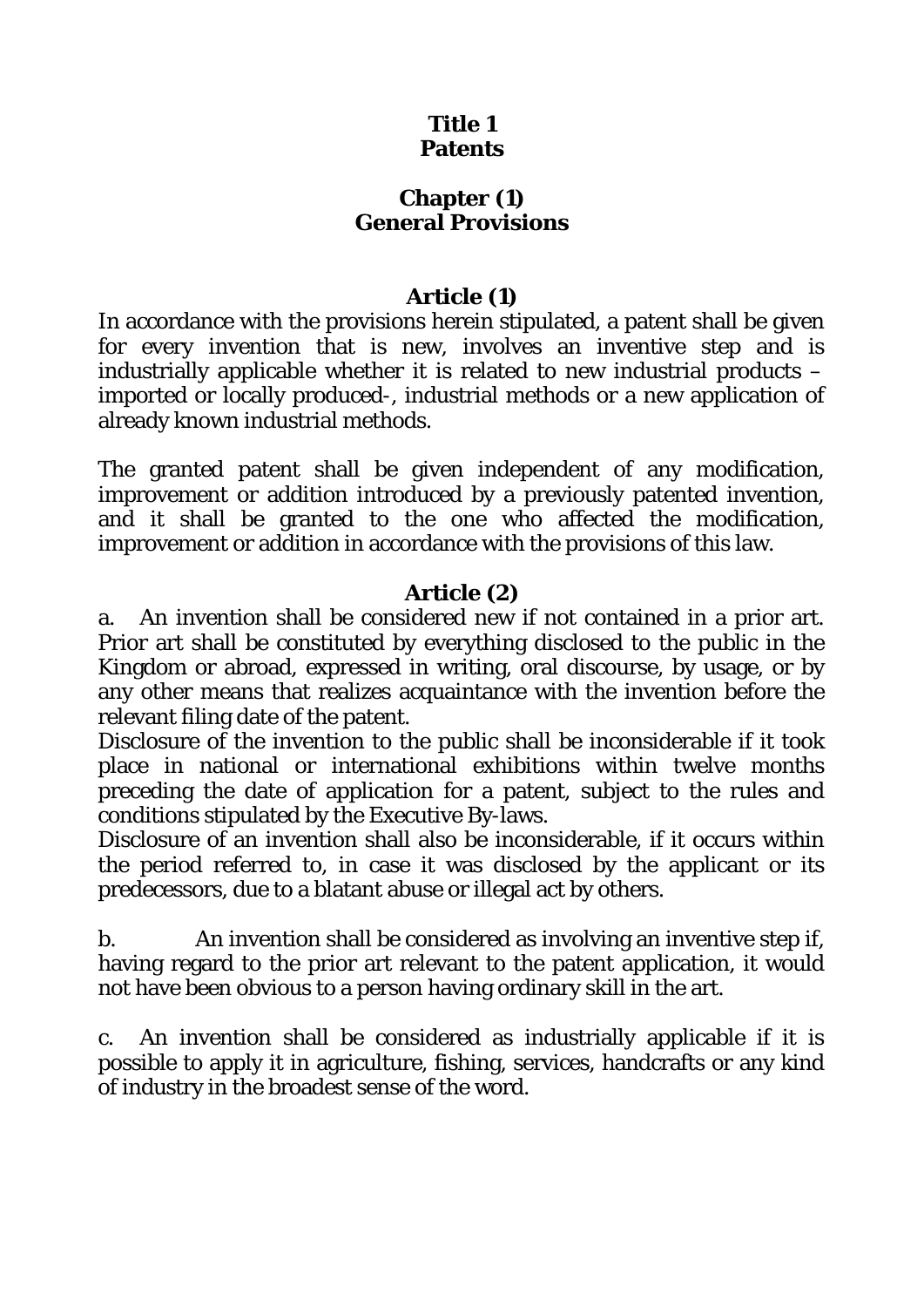# **Article (3)**

None of the following may be granted a patent:

a. Any invention which commercial use in the Kingdom of Bahrain aims to sabotage the public order and morals including the protection of human, animal, plantation life or health or to avert serious damages to the environment.

b. Inventions, scientific theories and mathematical methods.

c. Plants, animals – excluding microorganisms- and methods with biological bases for the production of plantations and animals.

Methods of diagnostic, surgical or therapeutic treatments of the human or animal body, with the exclusion of products used in any of those methods.

## **Article (4)**

The competent administrative authority at the Ministry of Trade shall set up a register named the "Patents Register" in which it shall record patents applications, all data pertaining thereto and all acts affected thereon subject to the provisions of this law, its Executive By-laws and the decisions to be issued to implement it.

## **Article (5)**

Without detriment to any international conventions observed in the Kingdom of Bahrain, any natural or legal person shall be entitled to file a patent application and acquire the subsequent rights ensuing therefrom subject to the provisions of this law. Eligible applicants may be nationals of the Kingdom, nationals of countries that are members in the World Trade Organization or nationals of any other country who enjoy national treatment.

## **Article (6)**

In case an application for a patent was filed at any member-state of the World Trade Organization or at any other country whose nationals enjoy national treatment by virtue of the international conventions observed in the Kingdom; the applicant or the one who has acquired the rights thereof may within a period of twelve months following the date of that application submit a similar application with respect to the same patent applied for in the previous application, in accordance with the conditions, requirements and procedures stipulated by this law. In this case, the prior date of application shall enjoy the right of priority.

Notwithstanding the provision of Article (2) of this law, the application for a patent shall not be affected by the disclosure of the patent specification or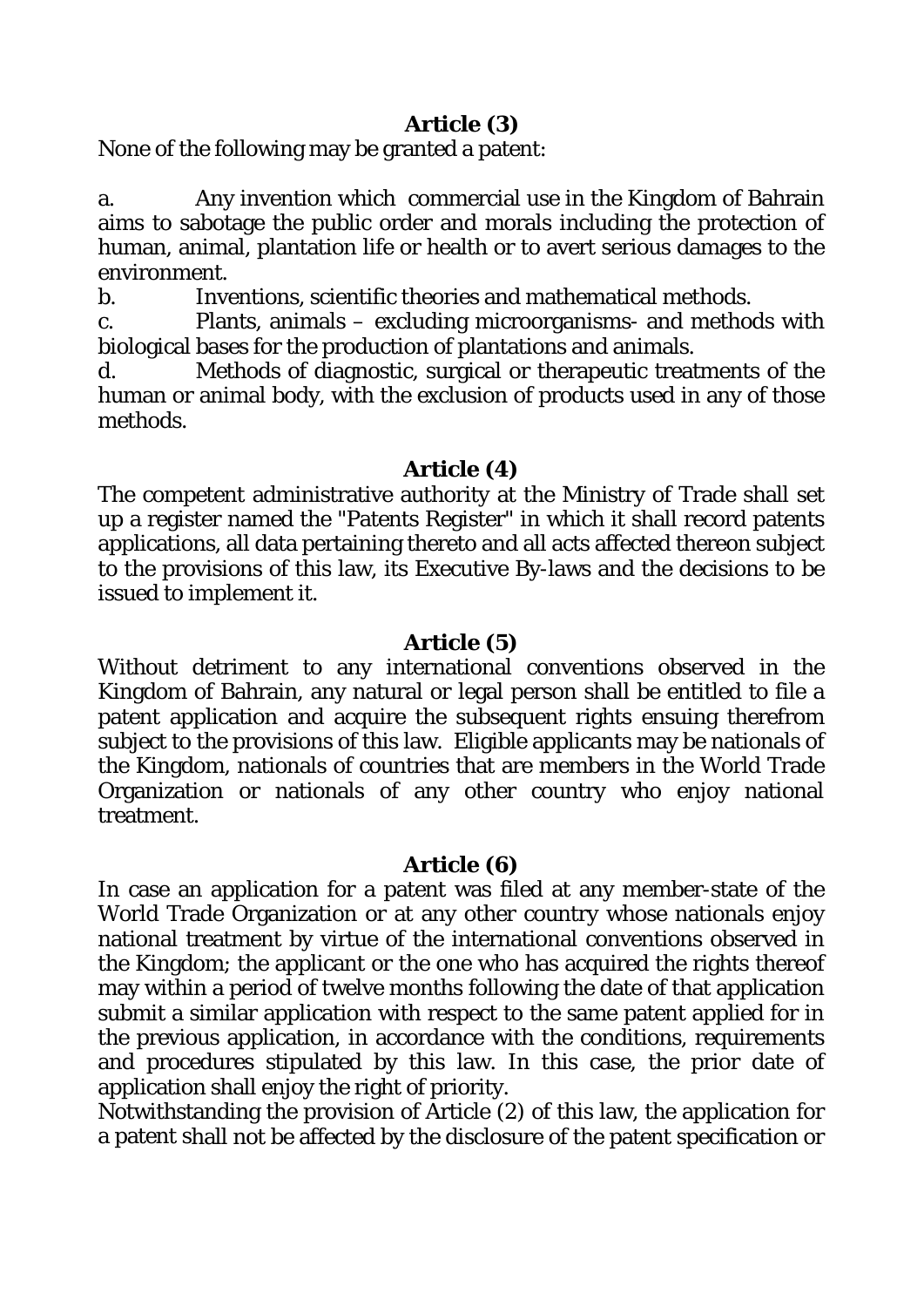exploitation or another application thereof within the period prescribed hereinabove.

## **Article (7)**

The right of a patent shall be granted to the inventor or the one who has acquired the rights thereof. Should the invention be a result of joint efforts of a number of persons, the ownership of the patent shall be equally assigned to them, unless otherwise agreed. He shall not be considered as a participant in the invention that whose role was confined to the mere implementation thereof.

Should there be more than one applicant for the patent, each independent form the other, the right to a patent shall be given to the first one to apply.

## **Article (8)**

Without prejudice to the provisions of Article (631) of the Civil Law, the ownership of the patent shall be assigned to the employer provided the invention was the result of a contract or a commitment for exertion of inventive faculty, and that the name of the inventor shall be mentioned in the patent.

## **Article (9)**

Should a worker –not entrusted with an invention activity by virtue of the employment contract- create an invention relevant to the activity of the employer using expertise, documents, tools, or raw materials put under the disposal of the same worker, belonging to the employer, he shall, immediate to his decision to file for patent for the invention in question, notify the employer of that effect in writing accompanied with a nonenveloped acknowledgment of receipt. The employer may choose within a period of three months of receiving the notification either to exploit the invention or to purchase the acquired rights thereof, either of which action shall be in return of a fair remuneration.

The employer right of choice shall expire upon conclusion of the period referred to shall the same express no intention to the worker of that effect in writing accompanied with a non-enveloped acknowledgment of receipt.

The provisions of this Article and of Article (8) of this law shall be effective vis-à-vis common nationals of the Kingdom or those receiving similar treatment.

# **Article (10)**

Where an application for a patent is filed by an inventor within one year of leaving his job at a public or private firm, the application shall be construed as if the same were in service, in which case the inventor and the employer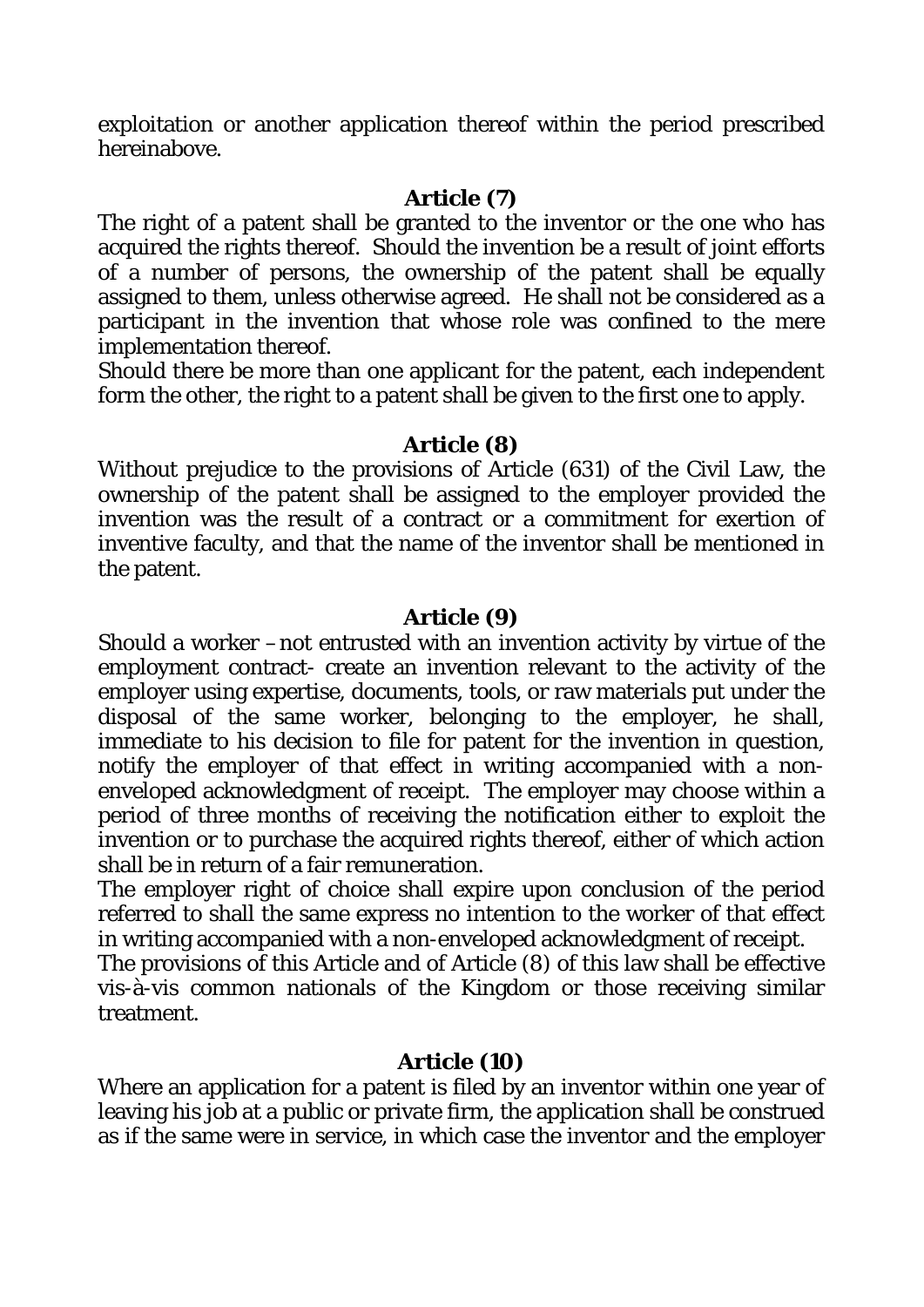shall be entitled to the all the rights prescribed in the aforementioned articles as applicable.

# **Article (11)**

- *a.* The name of the inventor shall be mentioned in the patent unless the same requires in writing not to do so.
- *b***.** The patentee is entitled by virtue of the subject patent the right to prohibit others from any of the following actions without prior permission:
	- 1- Manufacturing, exploiting, using, offering for sale or selling the patented product or importing the same for any of the aforementioned purposes, should the subject patent be a product
	- 2- Using the manufacturing method, using the product directly made through this way, offering it to sale, selling or importing the same for any of the aforementioned purposes, should the subject patent be a method for manufacturing a product.

# **Article (12)**

Subject to the right of the adjudicated person to have his industrial and trade secrets safeguarded, the civil court may transfer the burden of proof to the adjudicated in a lawsuit pertaining to the using of a method protected by a patent for making a product without the permission of the patentee in making an identical product, should the plaintiff, having exerted reasonable efforts, failed to define the method that has been actually used and the court has felt the likelihood that the disputed identical product has been made using the patented method.

# **Article (13)**

The rights under the patent shall not extend to:

- *a.* The use of the invention for personal, non-commercial, nonindustrial or non-scientific purposes
- *b.* Despite the grant of the patent, an establishment that, in good faith, manufactures, uses an industrial manufacturing process of a product, or makes serious preparations, before the filing date of an application by another person, shall have the right to continue such acts for the purposes of the establishment only. Assignment of the said right is only permitted with the other elements of the establishment.
- *c.* The use of patent articles on land, marine or air means of transportation that is an affiliate to the International Federation for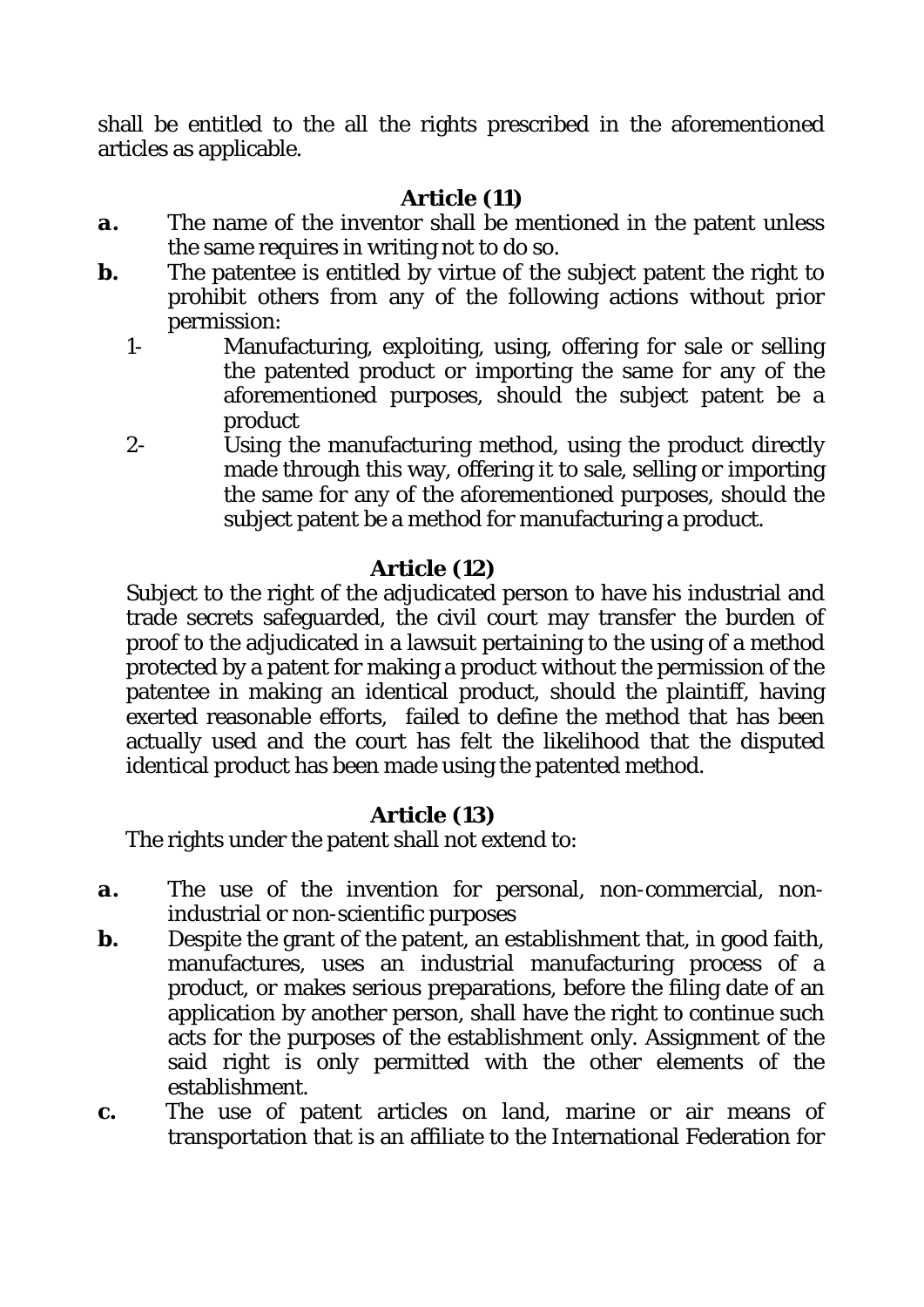the Protection of Industrial Property temporarily or accidentally entering the territory of the Kingdom.

*d.* The manufacture or composing by other parties of a pharmaceutical chemical product with an aim of obtaining an official approval for marketing provided that this marketing shall not take place except after the expiry of that period.

## **Article (14)**

The term of a patent shall be twenty years as of the filing date of the application thereof in the Kingdom.

## **Article (15)**

The patent is subject to a fee upon filing an application pertaining thereto. The patent is also subject to an annual incremental fee at the beginning of each year starting from the year following the application filing date and ending with the expiry date of protection thereof. Should the patentee fail to pay such fee within a maximum of six months from the beginning of the year, the same shall pay an additional late fee.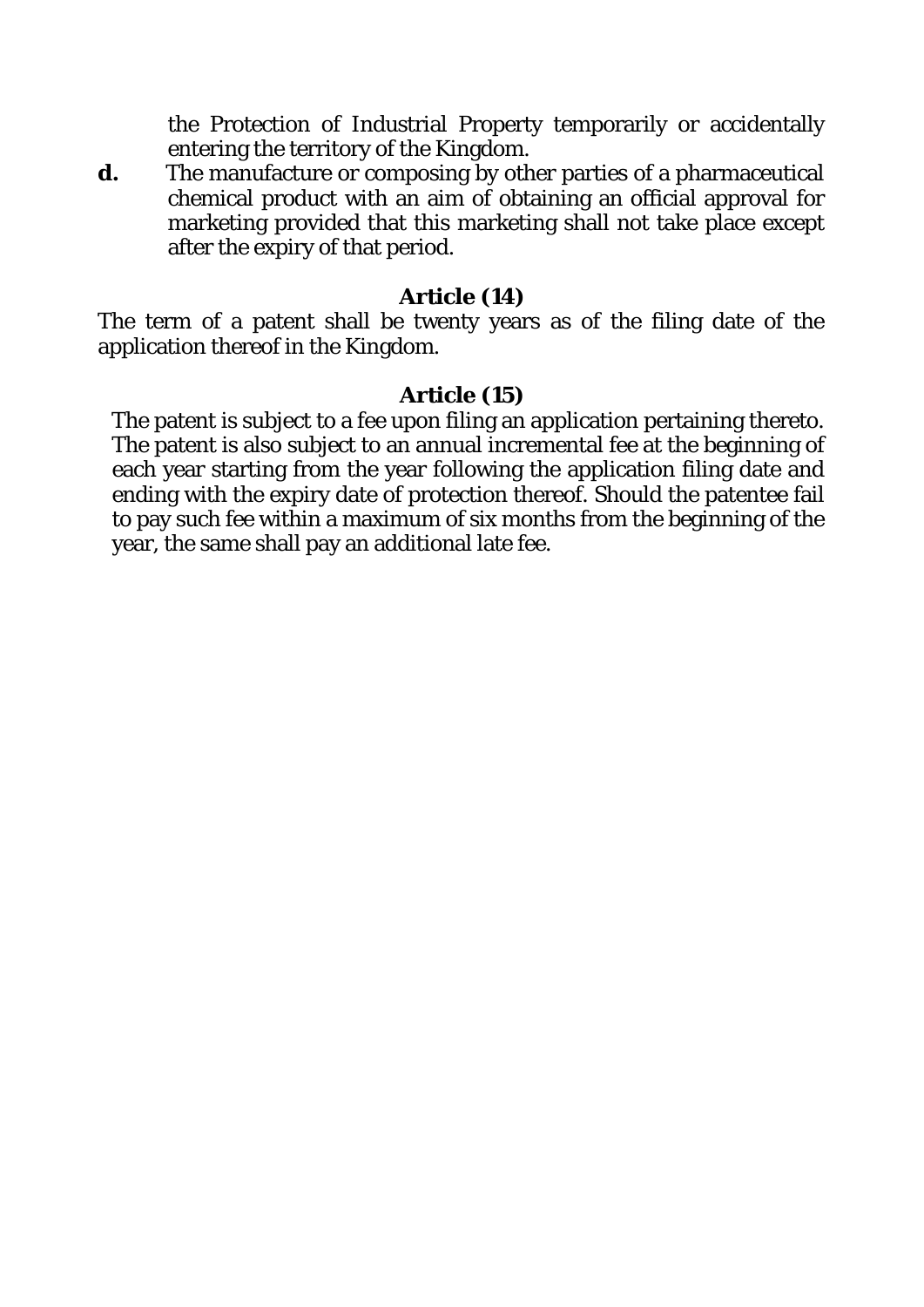## **Chapter (2) Patent Application Procedures**

## **Article (16)**

An application for a patent shall be filed by the inventor or the one who has acquired the rights thereof at the competent authority at the Ministry of Trade on a special form designed for this purpose in accordance with the provisions prescribed in this Law and the requirements, conditions and procedures defined by the Executive By-laws. One invention only shall be applied for in the application. Collective inventions serving one whole integrated inventive idea shall be considered as one invention.

The application in particular shall disclose a detailed specification of the invention that gives full account of the subject invention and the best ways for one skilful in the art to implement and use it. The specification shall include the new elements claimed by the applicant for protection and any necessary drawings thereof.

The applicant shall, in all cases, provide all data related to prior applications filed abroad for the same invention, all data pertaining thereto and all acts affected thereon.

### **Article (17)**

The applicant shall be entitled to the exploitation of his invention as of the date of filing thereof.

### **Article (18)**

The patent applicant may, at any time prior to disclosing the approval of the application, withdraw the application or effect any modifications to the specifications or drawings as the applicant sees fit provided that any modification shall not affect the very nature of the invention.

### **Article (19)**

The competent administrative authority at the Ministry of Trade shall examine the patent application and the attachments thereof to verify that it meets the required conditions. It may request any modifications and conditions as it sees appropriate to decide on it.

The aforementioned authority shall issue a decision on the patent application in the manner, date and how described by the Executive Bylaws as for the application to meet all conditions prescribed herein.

Upon issuing the decision of a patent registration, any person may require to view the patent and the record thereof made in the register. Any concerned person may object in writing at the competent authority to the procedures of registration decision of the patent within sixty days of the disclosure thereof in which case the objection shall be ground caused.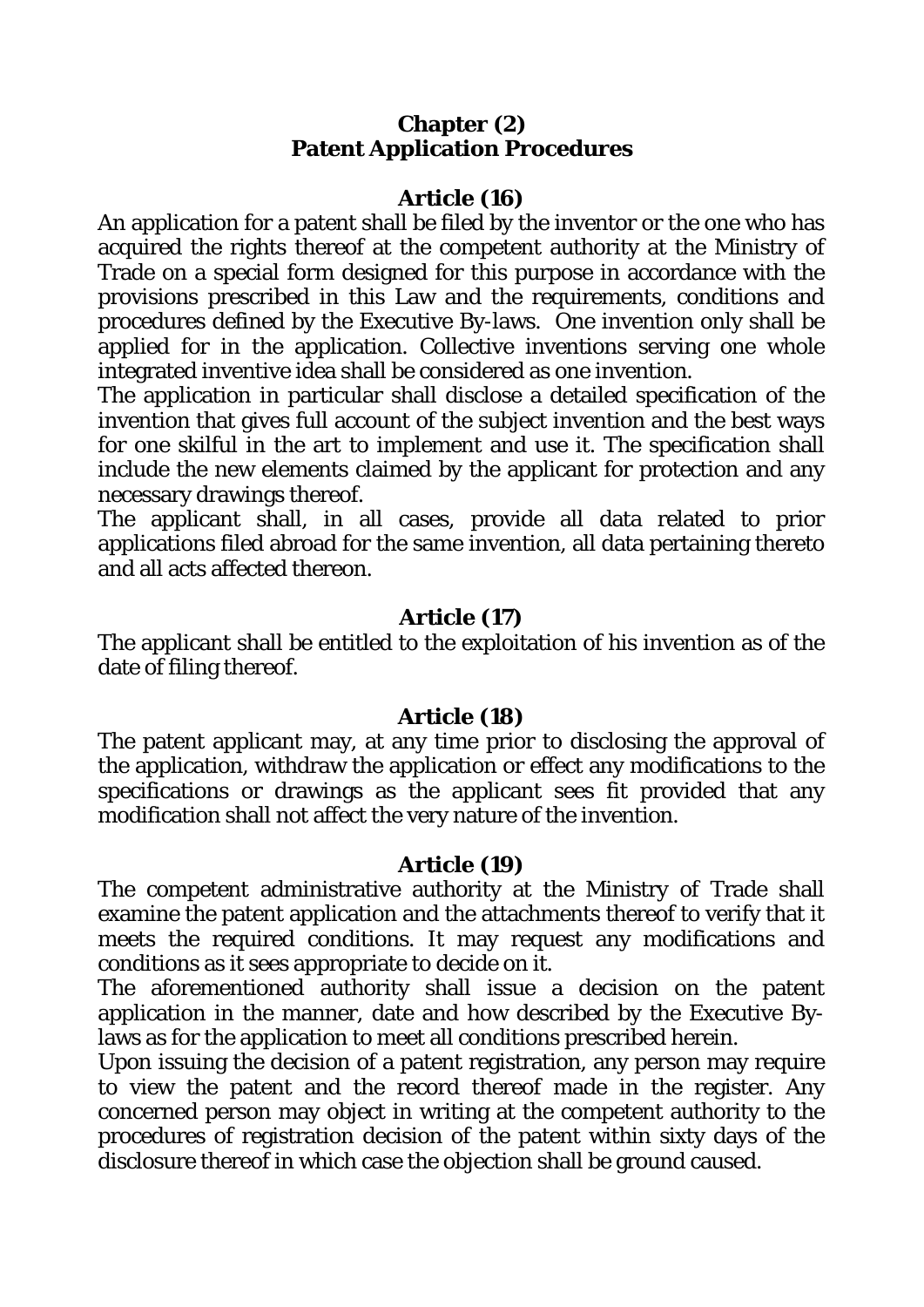Fees shall be imposed on raising the objection

The rules and procedures for deciding on the objection are prescribed by the Executive By-laws**.** 

## **Article (20)**

Should the competent authority at the Ministry of Trade find that the subject invention concerns an important matter pertaining to defense or public security; it shall forthwith inform the Ministry of Defense or the Ministry of Interior, as the case may be, of the patent application and attachment on a confidential basis. In such a case, the Minister of Defense or the Minister of Interior, as applicable, may object to the patent application within ninety days of receiving the respective papers in return of purchasing the patent, holding an agreement of exploitation with the applicant or by applying the provisions of compulsory licensing in accordance with the provisions of this law.

# **Article (21)**

A decision shall be issued to register a patent of invention after sixty days as of the date of approval if no objection has been filed; or within thirty days utmost from the ruling in the objection.

An entry thereof shall be recorded in the register and the said decision shall be disclosed in the matter prescribed by the Executive By-laws.

The person concerned shall receive an official document duly sealed by the Ministry of Trade showing the details of the patent in the form specially designed by the Ministry for this purpose.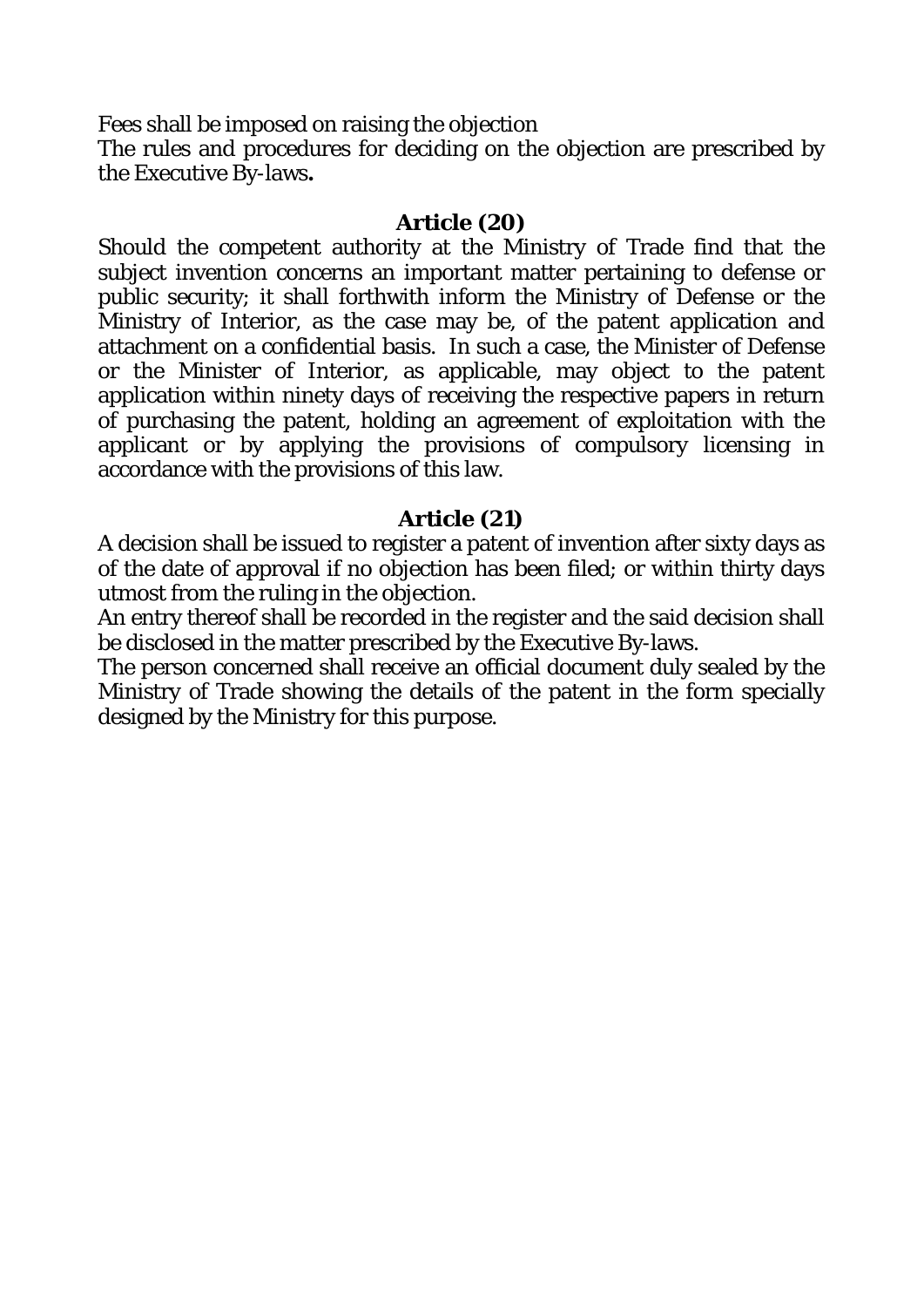## **Chapter (3) Patent assignment, licensing for exploitation, mortgage and seizure**

## **Article (22)**

Ownership of a patent may be transferred partly or fully with or without compensation including inheritance. It may also be licensed for exploitation and may be mortgaged and may be decided on in terms of the utilization thereof.

Without detriment to the provisions pertaining the sale and mortgage of commercial stores, the assignment, mortgage or utilization determination thereof shall not constitute an argument against others before the same being recorded in the register and the publication thereof in the manner prescribed by the Executive By-laws.

# **Article (23)**

A patent may be seized in accordance with the rules of seizing the debtor's movables or garnishment as applicable, as may be the case. The competent authority at the Ministry of Trade shall be exempted from provisions related to the debtor's acknowledgment of the debt the same owes the creditor.

The creditor shall declare for the Competent Authority the seizure and minutes of the auction bidding to have the same recorded in the Register and neither of these shall constitute an argument vis-à-vis third parties except after they are duly recorded in the manner defined by the Executive By-laws. Fees shall be imposed for recording such entries in the register.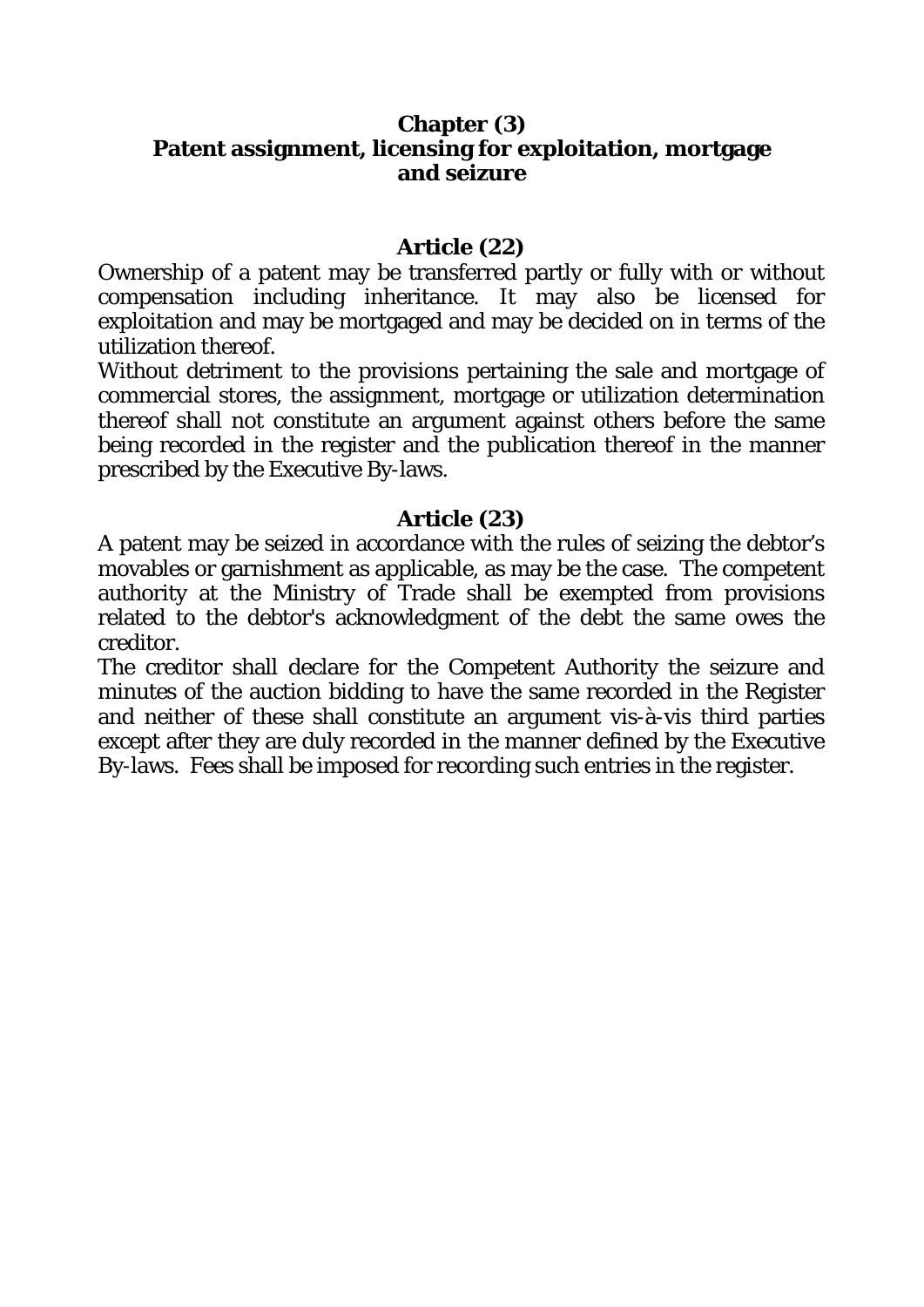# **Chapter (4) Compulsory licensing for exploiting a patent**

# **Article (24)**

The Minister of Trade may issue compulsory non-exclusive licensing for the exploitation of the patents in the following cases:

*a.* National emergencies, persisting necessity or for the purposes of noncommercial public utility provided that the patentee shall be informed of that, when possible, after granting the license.

*b*. Where the owner has not exploited the patented invention or has insufficiently exploited it with respect to the needs of local market in the Kingdom at reasonable prices –taking into account the counterpart prices prevalent in other countries - within three years of the date of patent registration or four years of the filing application whichever is longer.

Should the Ministry of Trade deem that despite the lapse of the period stated in this clause that failure to exploit the subject invention is due to reasons that are beyond the control of the patentee, it may grant him a grace period not exceeding two years to exploit the patented invention completely or otherwise the Ministry may issue a compulsory license for any person whom the patentee either denied licensing for exploitation or bound it to unfair commercial terms.

*c.* Where the exploitation of a patent that implies a technical progress that is of great significance to industry cannot be exploited without the exploitation of another patent, the patentee of the first patent may be granted a compulsory licensing for exploiting the other patent in which case abandonment of the licensed exploitation shall not take place without the abandonment of the first patent.

The patentee of the other patent, in return, shall have the right to get a compulsory licensing to exploit the first patent with reasonable terms.

*d.* In case the patentee is exercising his rights in such a manner that would prevent others from engaging in fair competition.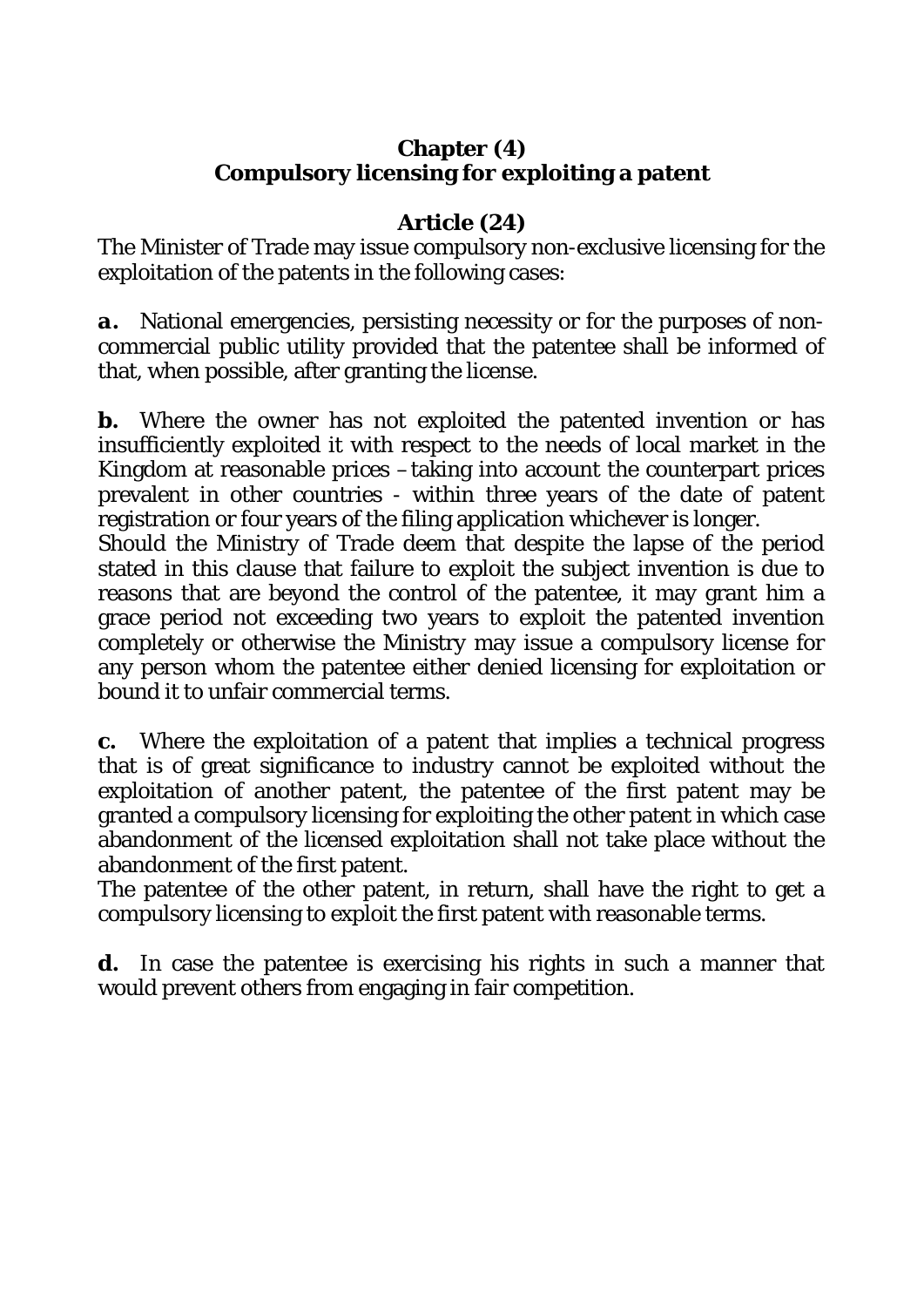# **Article (25)**

The following shall be taken into consideration upon granting compulsory licenses:

*a.* Each application for a license shall be decided separately for its specific conditions and circumstances, following the payment of the due fees.

*b*. The license shall only be granted for meeting the demand in the local market

*c.* The applicant for a license shall be able to seriously exploit the patent through a firm established in the Kingdom.

*d*. The applicant shall have tried to obtain a license from the patentee under reasonable commercial remuneration and conditions but did not reach an agreement during a reasonable period of time, notwithstanding the case stipulated in item (a) of the previous article.

*e.* The applicant for a compulsory licensing shall undertake that the scope and duration of the license shall be limited to the purpose for which it is granted by the licensing decision.

*f.* Should the invention relate to "semi-conductors" technologies, licensing shall only be permitted for public, general, and non-commercial purposes, or to rectify practices proven to be anticompetitive.

*g.* The licensee shall not assign the license of exploiting the patented invention except to the firm concerned with this exploitation or to the part related to the exploitation of the patent subject to the prior approval by the Ministry of Trade.

*h.* The patentee shall receive an equitable remuneration which takes into account the economic value of the license. It shall also be taken into consideration the necessity of rectifying anticompetitive practices –if they exist- when estimating the remuneration value.

*i.* The terms prescribed in items (*b*) and (*d*) shall not apply in the case of licensing issued to rectify practices deemed to be constraining fair competition.

*j.* The Minister of Trade of his own motion or upon request of those concerned amends the licensing terms should the conditions for which a license has been given change.

# **Article (26)**

The competent authority at the Ministry of Trade shall provide the patentee with a copy of the licensing application –in cases other than the one stipulated in item (*a*) of Article (24) of this law, in which case the patentee may submit to the competent authority a written response to the application subject to the periods and procedures defined by the Executive By-laws. In all cases, the Minister shall issue a decision to either accept or reject the application or keep the application pending on some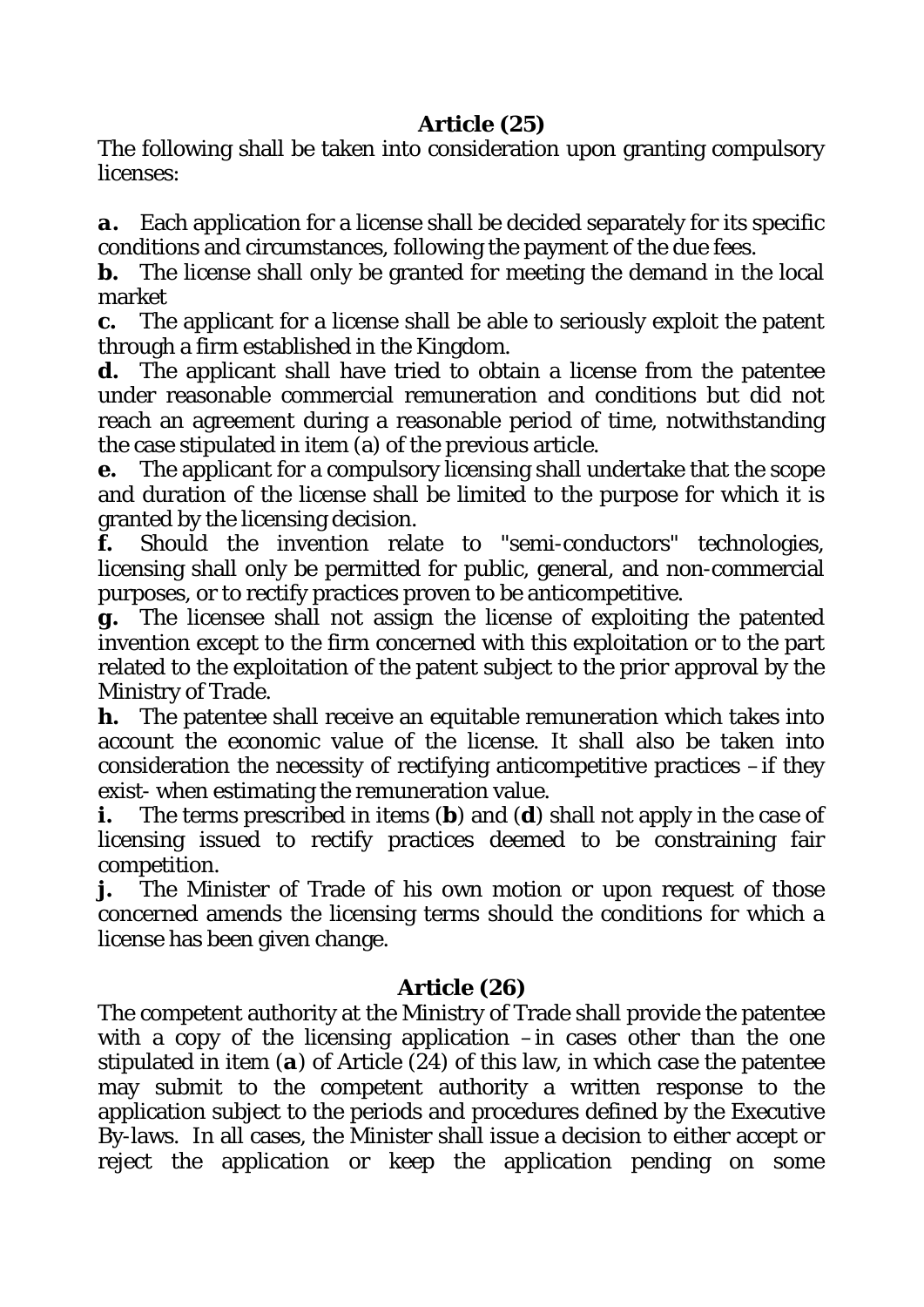requirements he stipulates and in all cases the Ministry shall be committed to notify the patentee and the license applicant of its decision within thirty days of issuance thereof. Such decision shall be recorded in the patent register and shall be published in the manner prescribed by the Executive By-laws.

# **Article (27)**

The Minister of Trade may, of his own motion or upon request from the patentee, terminate the license before it expires in the following cases:

*a.* Lapse of the reasons that led to license him provided that it is likely that these reasons will not arise again, in the case of which an adequate protection shall be granted to the legal interests of the licensee, subject to the conditions and procedures prescribed by the Executive Bylaws.

*b*. Failure on the part of the licensee to exploit the license within two years of the licensing date.

*c.* Licensee violation of any condition according for which the license was given, or failure to undertake the obligations stipulated in this law and the decisions issued in the implementation thereof.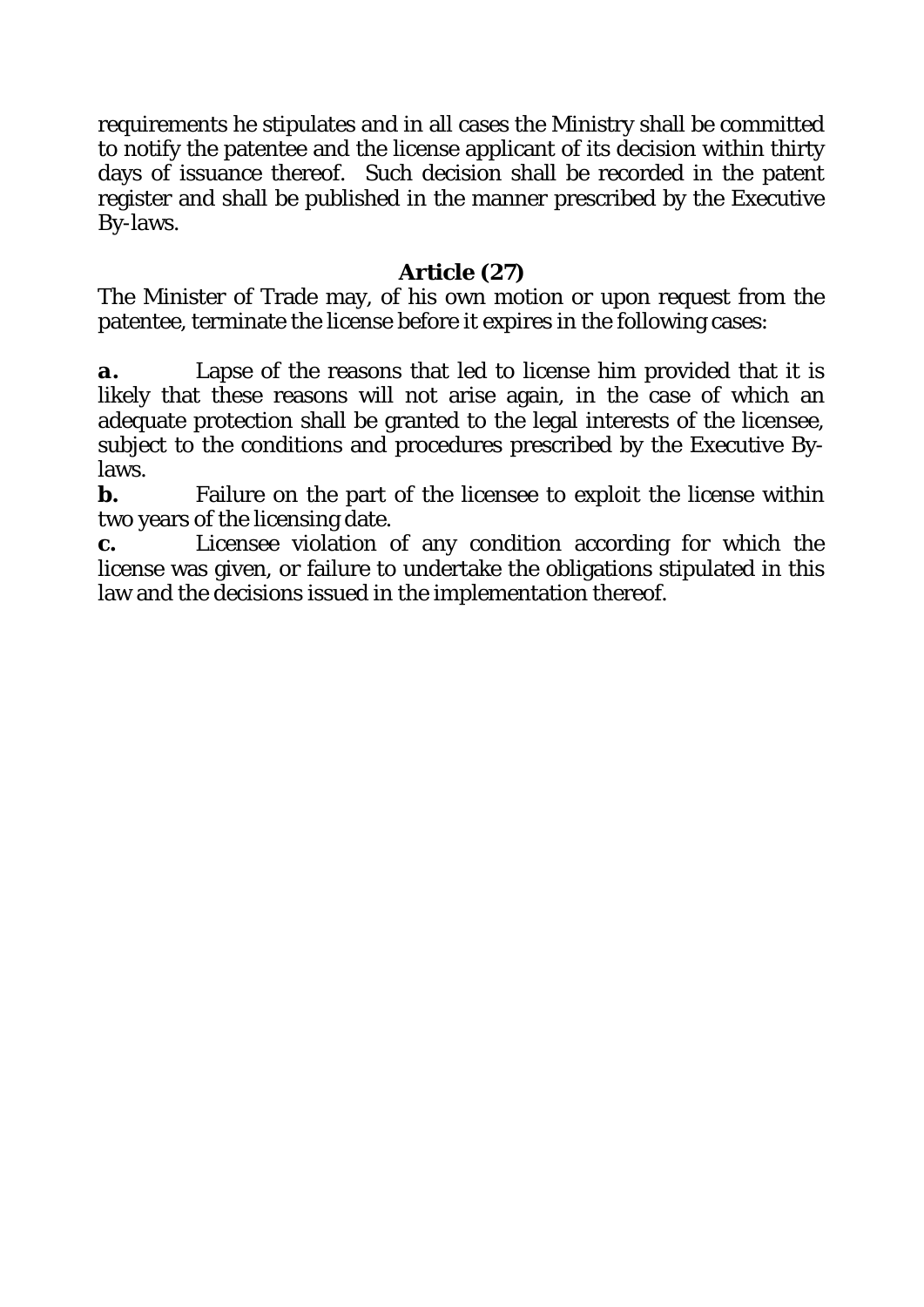# **Chapter (5) Conclusion and Abrogation of patent rights**

# **Article (28)**

The rights accruing from the patent shall be terminated in the following cases:

*a.* Lapse of the period of protection prescribed in Article (14) of this law.

*b*. The abandonment of the patentee of its rights in the patent provided that this abandonment shall constitute no prejudice to the rights of others.

*c.* Abstention for a period more than one year from paying the prescribed due fees in violation of the provisions of Article (15) of this law despite receiving a notice to that effect in the form of a registered letter accompanied with non-enveloped acknowledgment to pay the due fees on the time prescribed by the Executive By- laws.

d. The issuance of a final ruling on the abrogation of the patent.

All patents whose terms of protection lapsed shall be recorded in the patent register, and a notice thereof shall be published in the manner prescribed in the Executive By- laws.

# **Article (29)**

The Ministry of Trade and all concerned may, at any time, require the Supreme Civil Court to issue a ruling to nullify patents that proven to be registered unlawfully.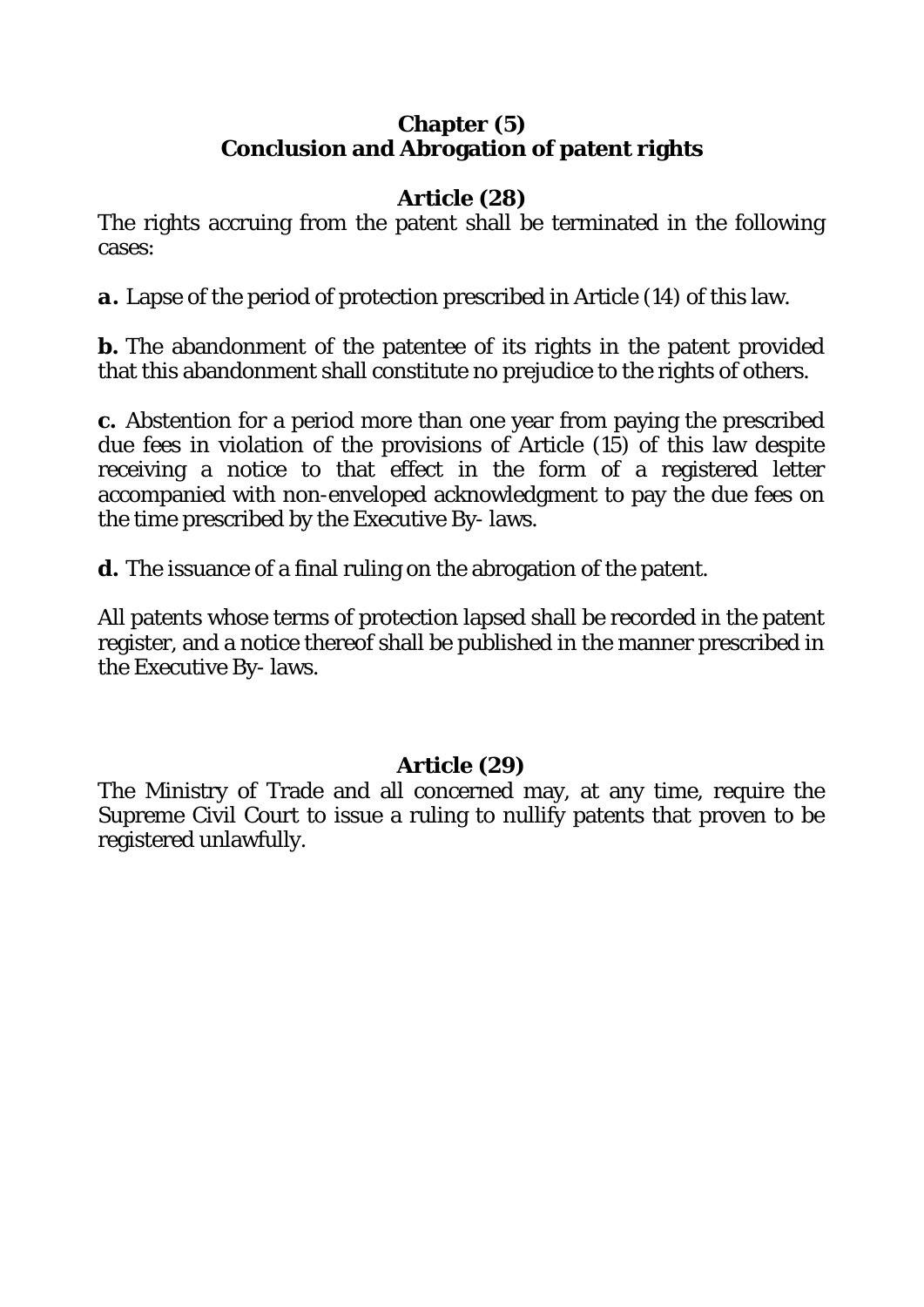## **Title 2 Utility Model Patents**

### **Article (30)**

A utility model patent shall be granted in accordance with the provisions of the law for any new technical addition in form or composition for methods, tools, equipment, parts thereof, products, compositions, or the methods of production thereof and other things used in trade.

The one concerned may transfer the application for a utility model patent to an application for a patent of invention when satisfying the conditions thereof and likewise may the applicant for a patent transfer his application into an application for a utility model patent.

In each aforementioned case, the record shall be based on the original date of application.

## **Article (31)**

*a.* The competent authority in the Ministry of Trade shall set up a register named "The Utility Model Register" in which the accepted utility model patents, all details pertaining thereto and all actions affected thereupon shall be recorded, in accordance with the provisions of this law, its Executive By-laws and the decisions issued for its implementation.

## **Article (32)**

The term of protection for the utility model patent shall be ten years as of the date of application for a utility model patent in the Kingdom.

### **Article (33)**

The provisions pertaining to patents of inventions stipulated in Articles (2) and (3), Articles (5-11) and (13) and Articles (15-29) of this law shall apply to the utility model patents.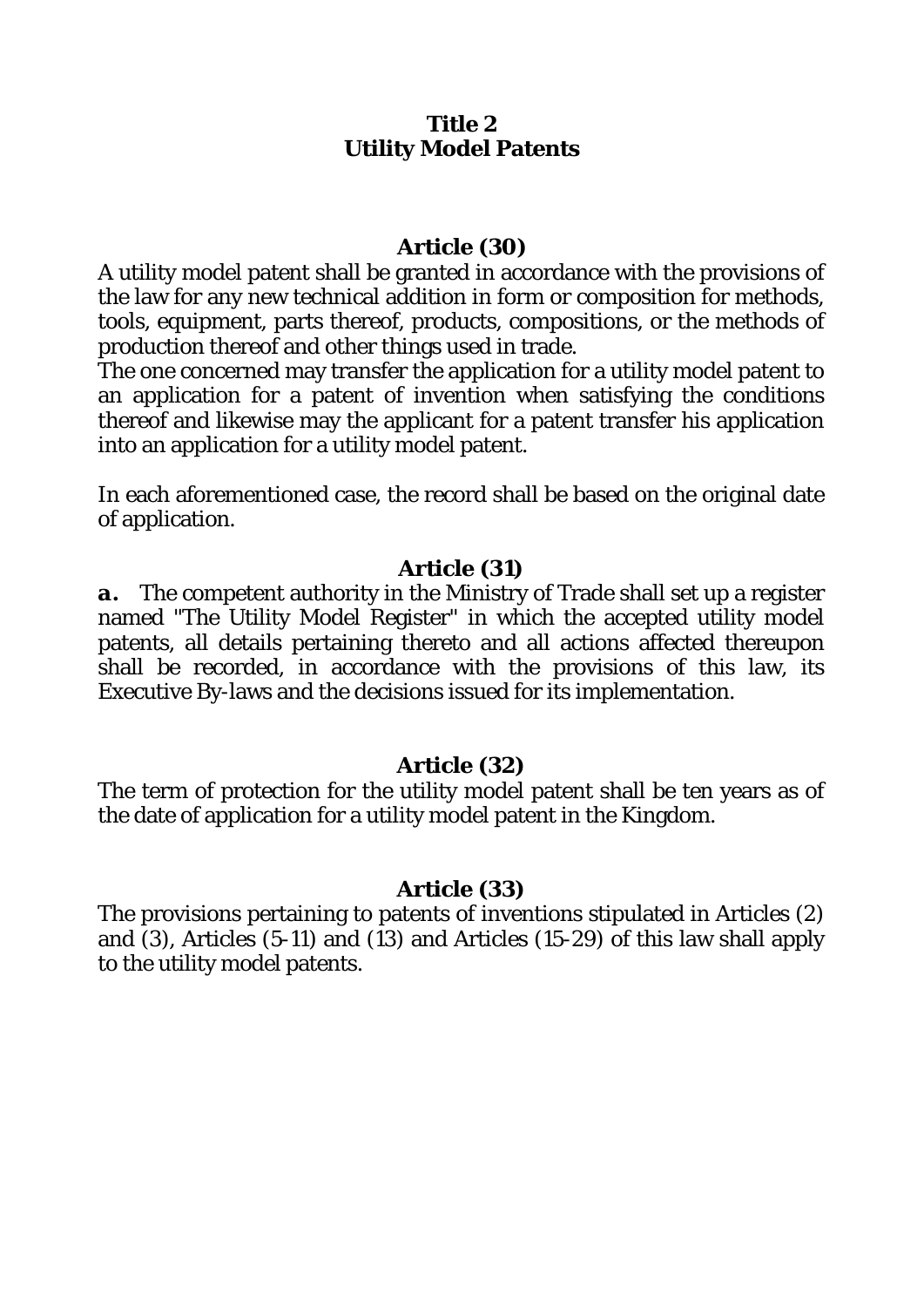### **Title 3 General Provisions**

### **Article (34)**

Temporary protection shall be granted to patents and utility models that satisfy the registration requirements of this law while being displayed in national exhibitions which shall be defined by a decision by the Minister of Trade.

The rules, conditions and procedures for granting the protection are stipulated by the Executive By-laws.

### **Article (35)**

Any interested person may view the Patents and Utility Model Registers prescribed by Articles (4) and (31) of this law and get extracts, drawings or data therefrom subject to the rules, procedures and manner prescribed by the Executive By-laws and after payment of the due fees.

### **Article (36)**

Without prejudice to the provisions pertaining to the objection prescribed in the Articles (19) and (20) of this Law, and without detriment to provisions of Article (29) of the same Law; any concerned person may adjudicate in writing to the Minister of Trade any decision issued in accordance with the provisions of this law within thirty days of the date of being informed of the decision. The grievance shall be decided on within thirty days as of the date of filing. The concerned person shall be informed of that within thirty days of the date of his grievance.

The petitioner may revoke the rejection decision before the Civil Supreme Court within sixty days of being informed of the rejection of his grievance.

Revocation before the Court may not be applicable unless, the decision is adjudicated and the grievance is rejected or the lapse of the date specified for deciding it without notification.

### **Article (37)**

A decision shall be issued by the Minister of Trade after the approval of the Cabinet to stipulate the categories of fees prescribed in this law and the rules, rates of increase and decrease and exemption thereof.

## **Article (38)**

The Ministry of Trade and any person concerned may request from the Civil Supreme Court to add any detail to the Patent and Utility Model registers that may have been ignored or to omit or amend any detail that is noncompatible with reality or that has been unlawfully entered.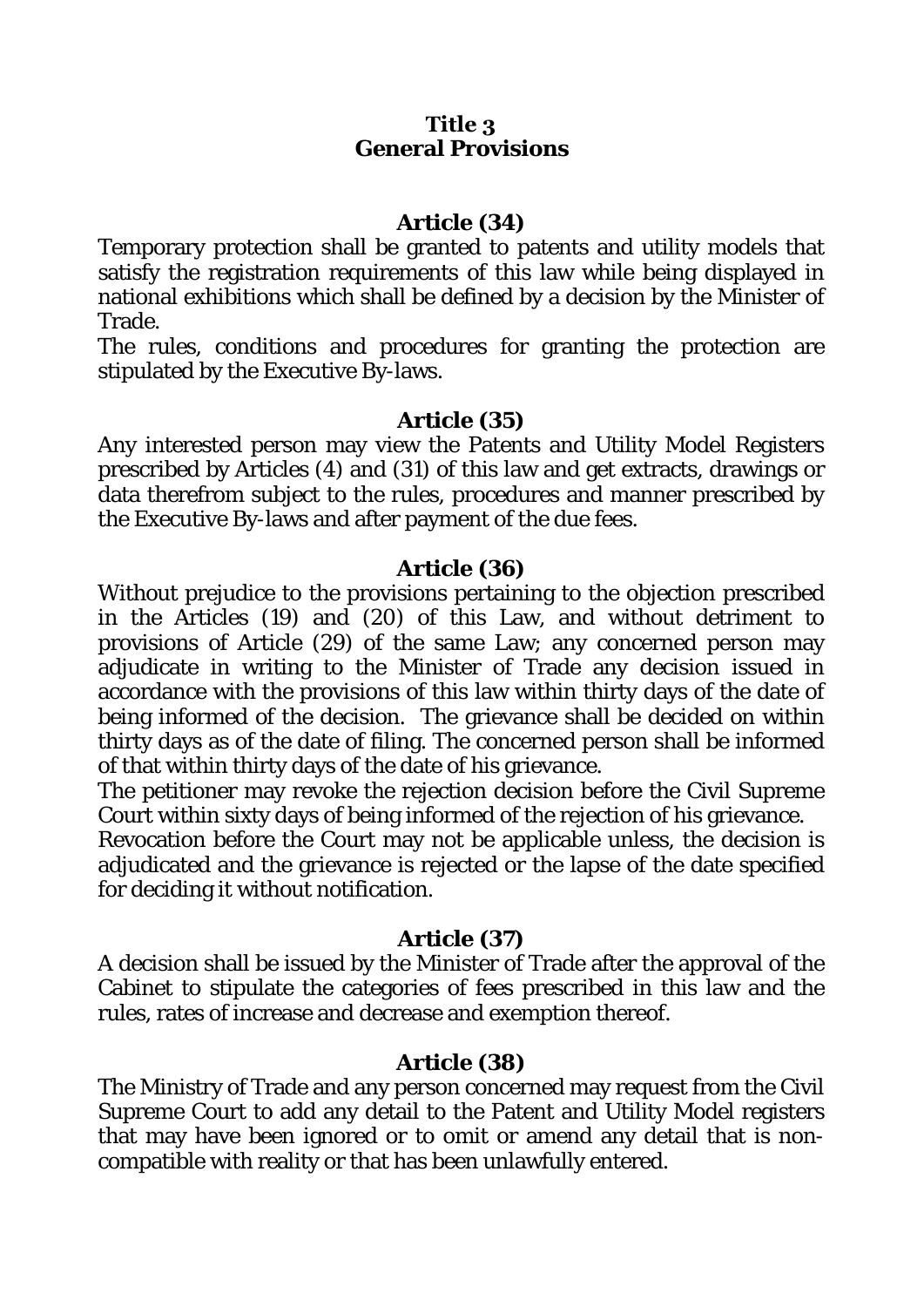# **Article (39)**

The employees appointed and duly authorized by the Minister of Justice in agreement with the Minister of Trade shall have the capacity of Judicial Control Commissioners concerning the offenses taking place within their own jurisdiction and that pertain to their functions. The written minutes concerning these offenses shall be transferred to the Attorney General by virtue of a decision by the Minister of Trade or the one he delegates for this purpose.

# **Article (40)**

*a.* In the case of infringement or to prevent threats of infringement on any of the rights prescribed by this Law, the owner of the patent or the utility model may request an order in a petition from the chief of the court competent with the dispute source to take one or more precautionary measures as appropriate including the following:

- i. Making a detailed description of the goods –including the imported ones upon importation thereof-, materials, machinery and equipment used or that have been used in the infringement act and keeping the pertinent evidence.
- ii. Effecting precautionary seizure on the items mentioned hereinabove.
- iii. Stoppage of infringement

*b*. The petition shall be accompanied with sufficient evidence proving that the applicant is the right proprietor and that the said right is subject or vulnerable to infringement. The chief of the court may request the applicant to submit necessary information to help the competent authority to carry out the precautionary measure in identifying the products, materials, machinery or tools in question.

*c.* The chief of the court, when necessary, may issue the aforementioned order on an urgent basis –without summoning the other party- should there be a likelihood that any delay in issuing the order would lead to an inevitable damage on the part of the plaintiff or that it would lead to the destruction of the evidence- provided that the defendant shall be informed of the decision upon issuance thereof.

The issued order for taking any of the aforementioned measures may include delegating one expert or more to assist the execution of the order or impose the deposit on the plaintiff of a banking or monetary guarantee appropriate to compensate for any damage that may unlawfully result out of this measure. The defendant may adjudicate the decision before the competent court within the ten days following the issuance of the decision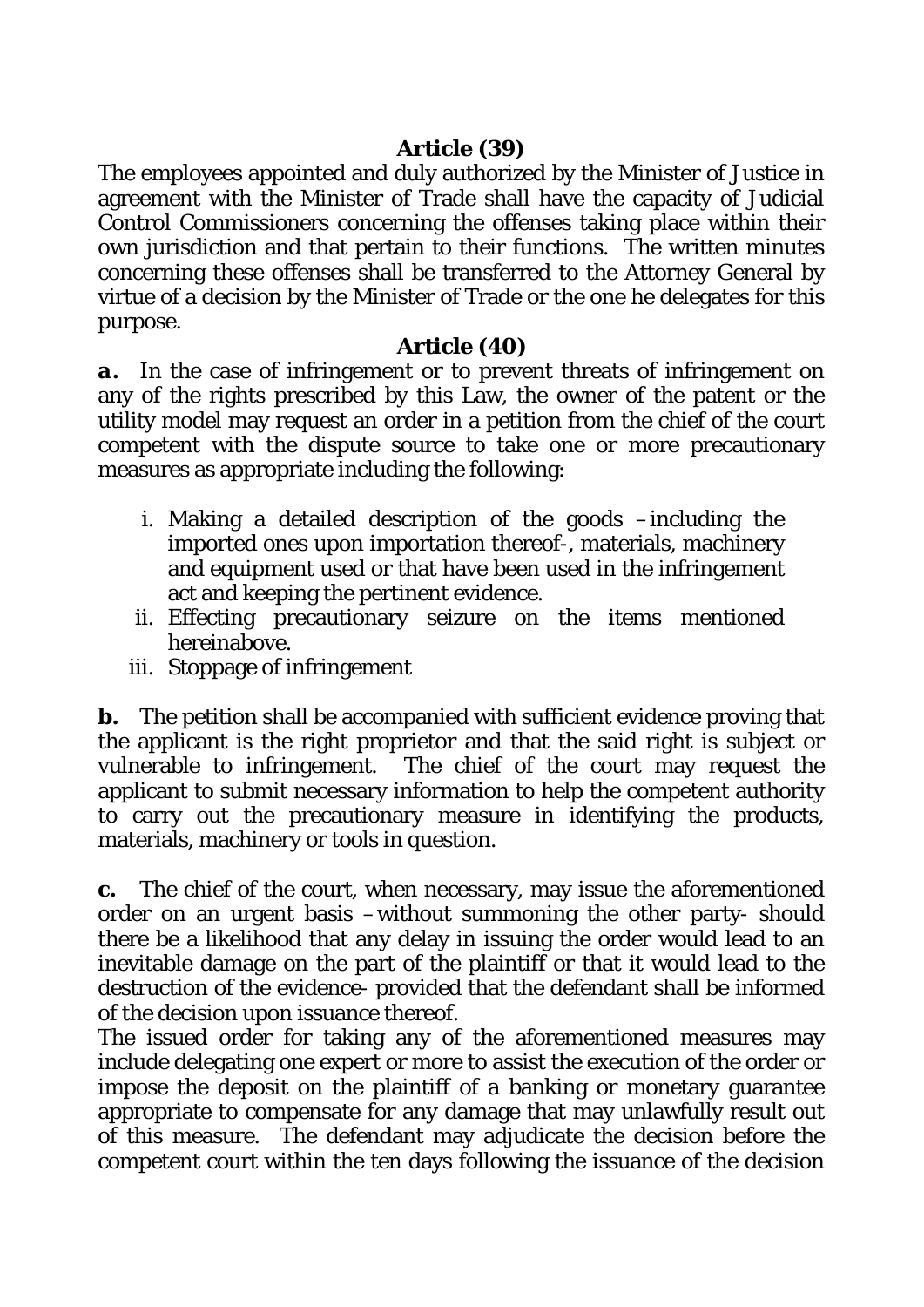or from the date of notifying him, as applicable, in the case of which the court may support the decision or abrogate it wholly or partially.

The lawsuit concerning the dispute source shall be raised within fifteen days as of the date of issuance of the order or otherwise the effects of the taken measure shall be rendered void and null.

## **Article (41)**

Without prejudice to any sever punishment prescribed by another law, he shall be punished with imprisonment of no less than three months and no more than a year or with a fine of no les than five hundred Dinars and no more than two thousand Dinars or with both penalties the person who unlawfully and willingly:

*a.* Imitated an invention or utility model patented in accordance with the provisions of this law.

*b.* Placed on the products, advertisements, trademarks, packaging tools, covers or the like data implicating that he has been granted a patent of invention or utility model.

*c.* Manufactured, sold, displayed for selling or circulation, imported from abroad or acquired for commercial purposes a product protected in the Kingdom by virtue of a patent of invention of a utility model patent

The court may order to publish the verdict in a daily newspaper for one time or more at the cost of the defendant.

In the case of repetition of the offense, the imprisonment term shall be no less than six months and no more than two years, or the fine no less than one thousand Dinars and no more than four thousand Dinars or with both penalties with the closure of the commercial store or project or stoppage of the activity –as applicable- for a period of no less than fifteen days and no more than six months. The verdict thereof shall be published one time or more in a daily newspaper at the expense of the defendant.

The court may, when a conviction is issued, order to confiscate or destroy the things accruing from the offense including the goods imported from abroad upon importation along with the tools and equipment used for that purpose.

It may, when an acquittal ruling is issued, order to confiscate or destroy the things mentioned hereinabove should it have resulted in injuries or have been used to infringe the patented rights.